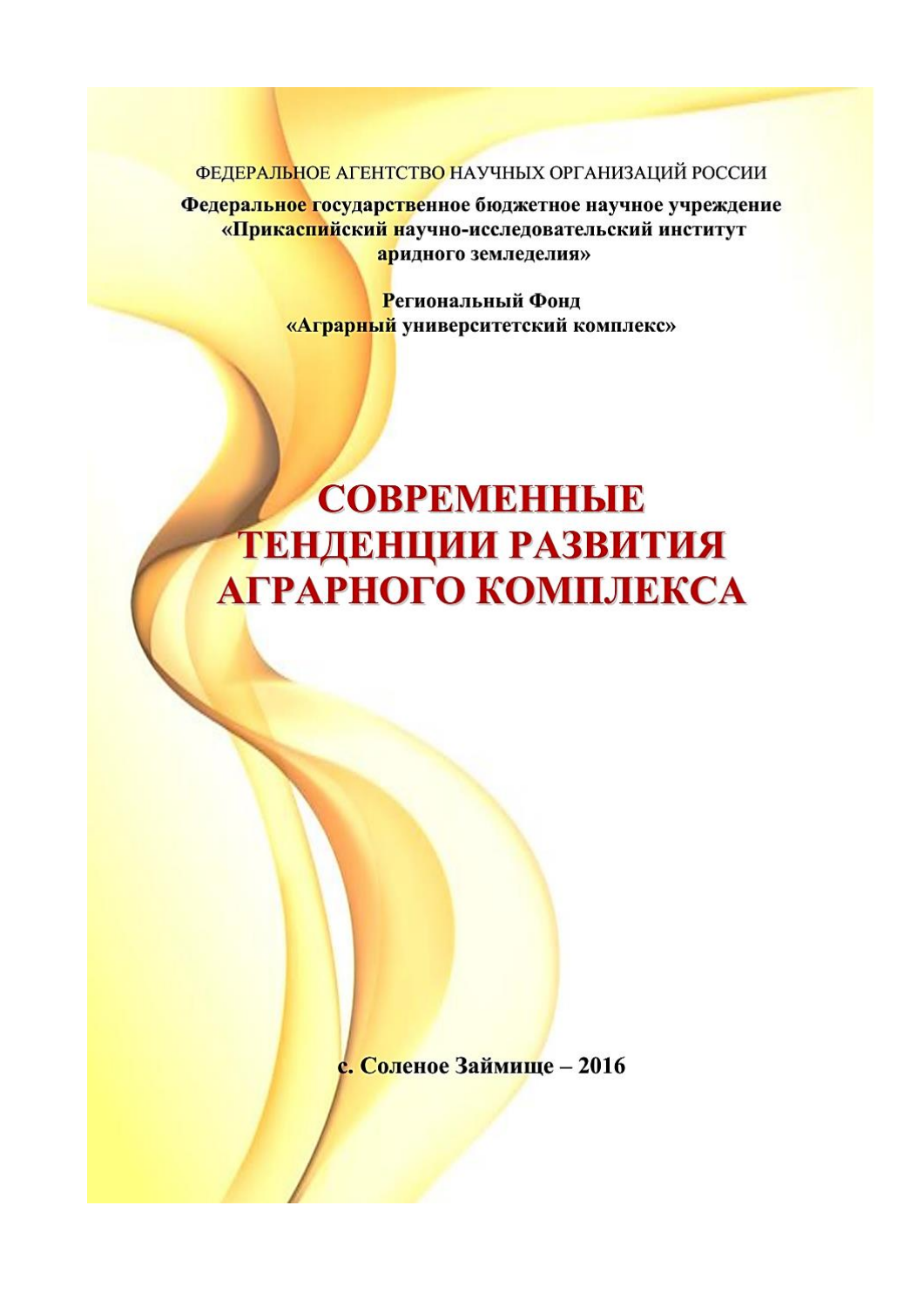УДК 631.95:633 ББК 44:41/42

Современные тенденции развития аграрного комплекса: материалы международной научно-практической конференции / с. Соленое Займище. ФГБНУ «ПНИИАЗ». - Соленое Займище, - 2016. - 1825 с.

ISBN 978-5-9908130-4-5

В сборнике содержаться материалы, поступившие на Международную научно-практическую конференцию, посвященную 25-летию Прикаспийского НИИ аридного земледелия «СОВРЕМЕННЫЕ ТЕНДЕНЦИИ РАЗВИТИЯ АГРАРНОГО КОМПЛЕКСА», проходившую 11-13 мая 2016 г. в с. Соленое Займище на базе ФГБНУ «Прикаспийского НИИ аридного земледелия».

Сборник является электронным ресурсом и доступен на сайте www.pniiaz.ru.

ISBN 978-5-9908130-4-5

© Коллектив авторов, 2016. © ФГБНУ «Прикаспийский НИИ аридного земледелия», 2016.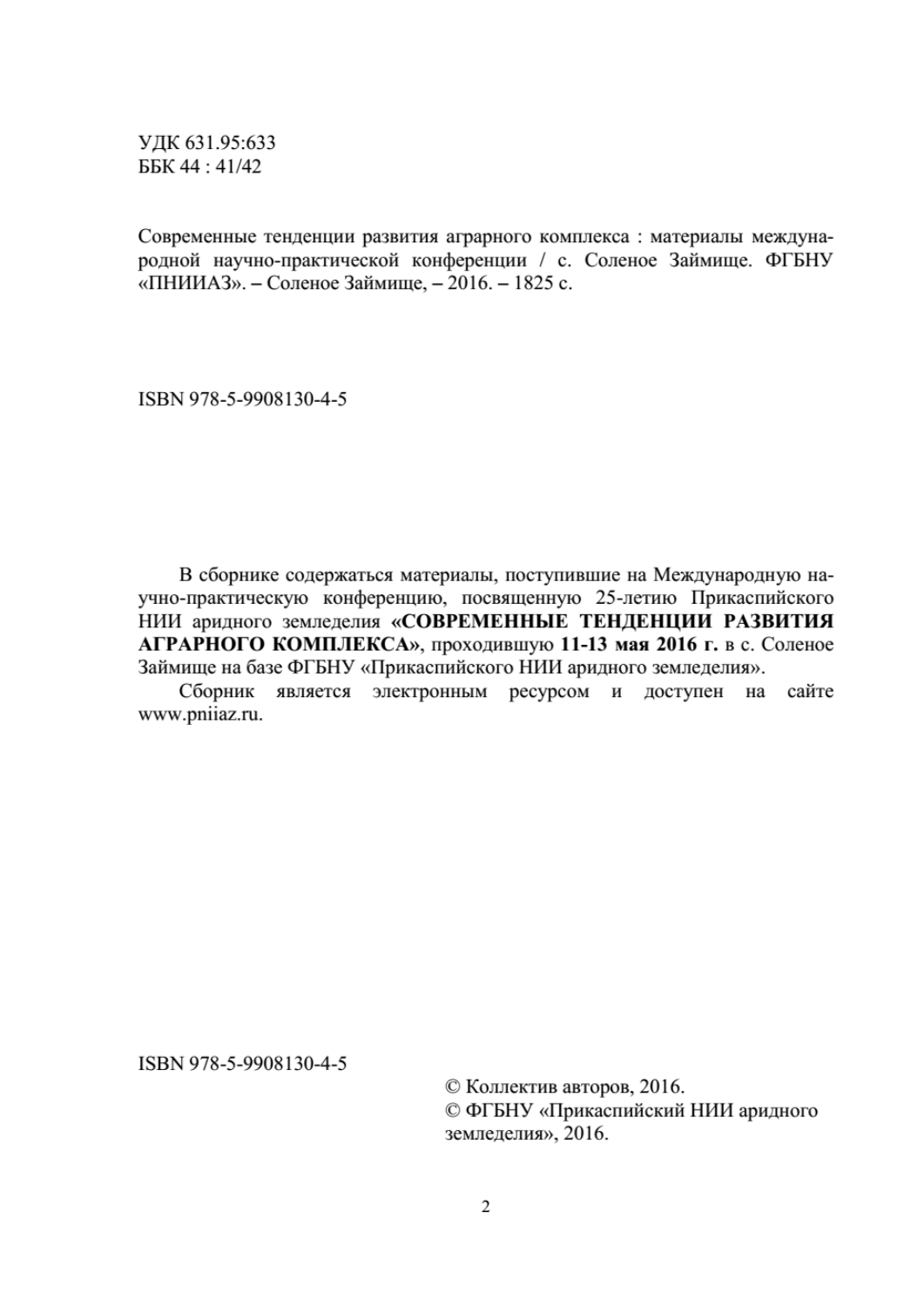## **APPLYING FOR WIDE COVERAGE FOUR WHEEL MACHINE-TRACTOR AGGREGATE IN ROW-SPACING**

Tukhtabayev M.A., senior researcher, *[mirzoxidt\\_2011@mail.ru](mailto:mirzoxidt_2011@mail.ru)*

*Scientific-research institute of mechanization and electrification of agriculture, Gulbahor, Uzbekistan*

Abstract: in article are brought about to applying for aggregates including wide coverage agricultural machines and four wheel cotton-growing tractors in intertillage of cotton-growing. There are given results of experiments' about decreasing soil compaction when using these wide coverage four wheel machinetractor aggregates.

**Key words:** aggregate, three wheel tractor, four wheel tractor, wide coverage agricultural machine, wheel track, work productivity.

Some of the specific requirements put on the energy facilities for that to growing the cotton with mechanized ways. These ways: raising of work productivity of tractors, providing energy resource-saving and manoeuvrability characters. In cotton growing is used on crop fields as maximum as possible. All of the chosen fields are sowed as much as possible. In these processes plants are squeezed when tractors turning at the end and at the start of the field including in various agricultural machines. Sometimes, cultivator tractors are limited to turn with barriers as trees, concrete cunettes, and watering system dams, irrigation ditches, watering trenches and etc. supplementary obstacles near the turning area. In cotton growing technology are not intended turning area for the machine-tractor aggregates to turn easily that for moving supplementary facilities at sewing, cultivation with fertilizing, and the other works.

The cotton plants damaging is occurred mainly in the turning area when it turn during at the end and at the start of the field's. Tractor driver is realized the turning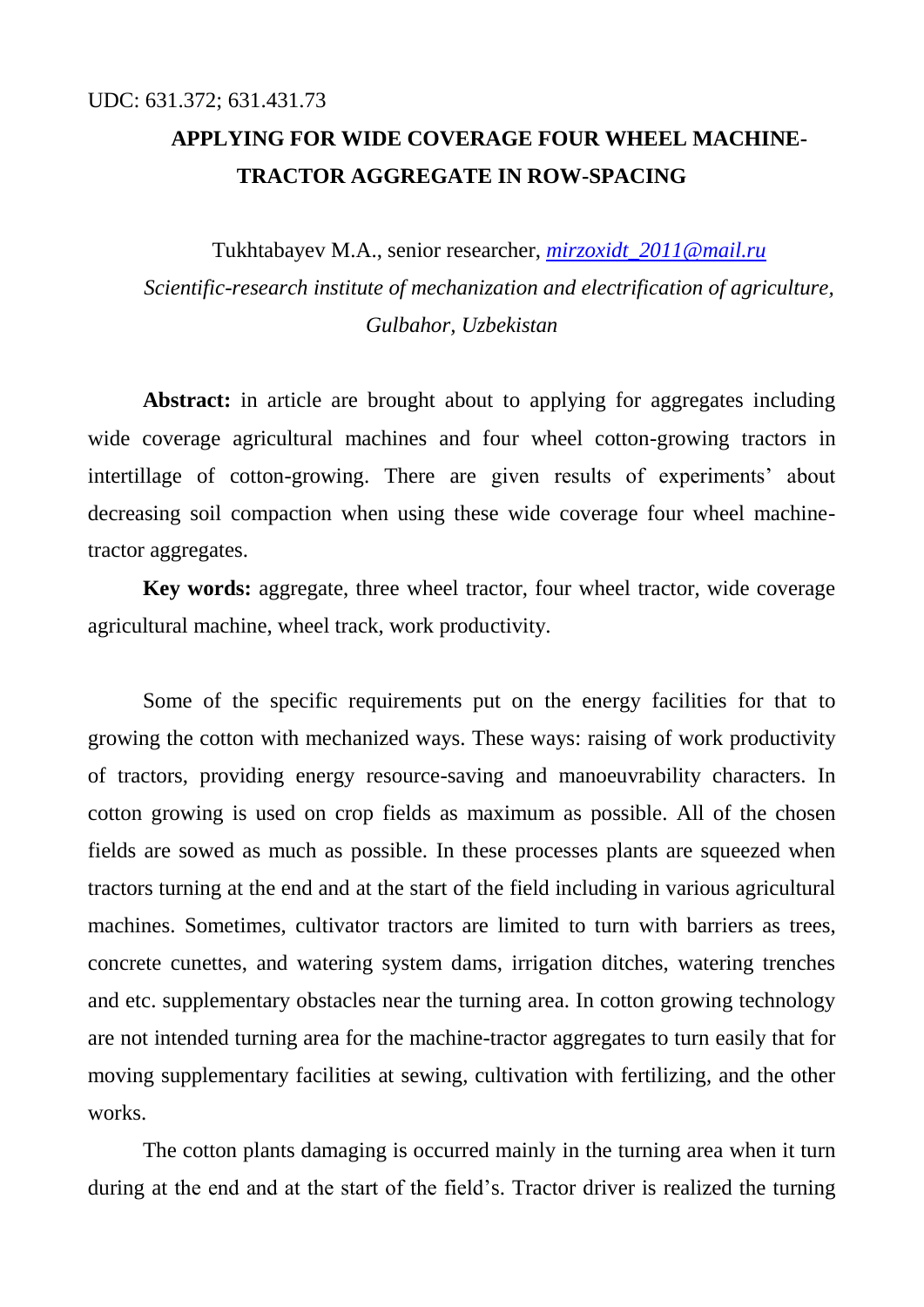over the growing cotton plants. As the results, cotton plants are squeezed with tractor wheels in the turning area. Therefore, to the tractor is putting on demands to decrease the radius. Besides that, when tractor is intertilling, it must be turn from the turning wheel track lines of the tractor that were cultivated first.

For the purpose of decreasing the wheel tracks in the turning area that the Case-4240X cotton cultivator-tractor are unitized with the six row sowing-machine MPPE-6 and the cultivator КХО-5,4. And, then experiments are carried out of sowing-machine and cultivator in the cotton plant sowed field.

Using of the four wheel machine-tractor aggregate as compared to three wheel machine-tractor aggregate is exceeded of work productivity, reduced passages from the field and decreased wheel tracks on the field.

On purpose, to define a surface that plants are squeezed in the turning area, those are formed surface from the tractor wheels tracks would be imitated to the graph paper on a scale, and finally, surface of the wheels tracks would be defined way of using of the measure by planimeter from on a scale. If, the wheel tracks are putting on double quantity with each other, they might be consider one wheel track.

The squeezing level of crop plants is defined from the following formula

$$
K = \frac{F_{w,tr.}}{F_{s.}} \cdot 100\%,
$$
 (1)

herein  $F_{w,tr}$  – wheel track,  $m^2$ ,  $F_{s}$  – full surface of turning area of the tractor to turn by  $180^0$ , m<sup>2</sup>.

The amount of squeezing crop plants when influence of tractor wheels in turning area is defined through measuring of formed by the wheels track of tractor in the area that sowing by machine in turning area. Herein, it is considered that when squeezed crop plants nests being fitted to the wheel tracks, and quantity is defined.

The losing level  $(K_{\tilde{v}})$  of crop plants when squeezing by the wheels of tractor is defined through the following

$$
K_{sq.} = \frac{N_n}{N_{\Sigma^s}} \cdot 100\%,\tag{2}
$$

herein  $N_n$  – amount of nests under wheel track in turning area, piece;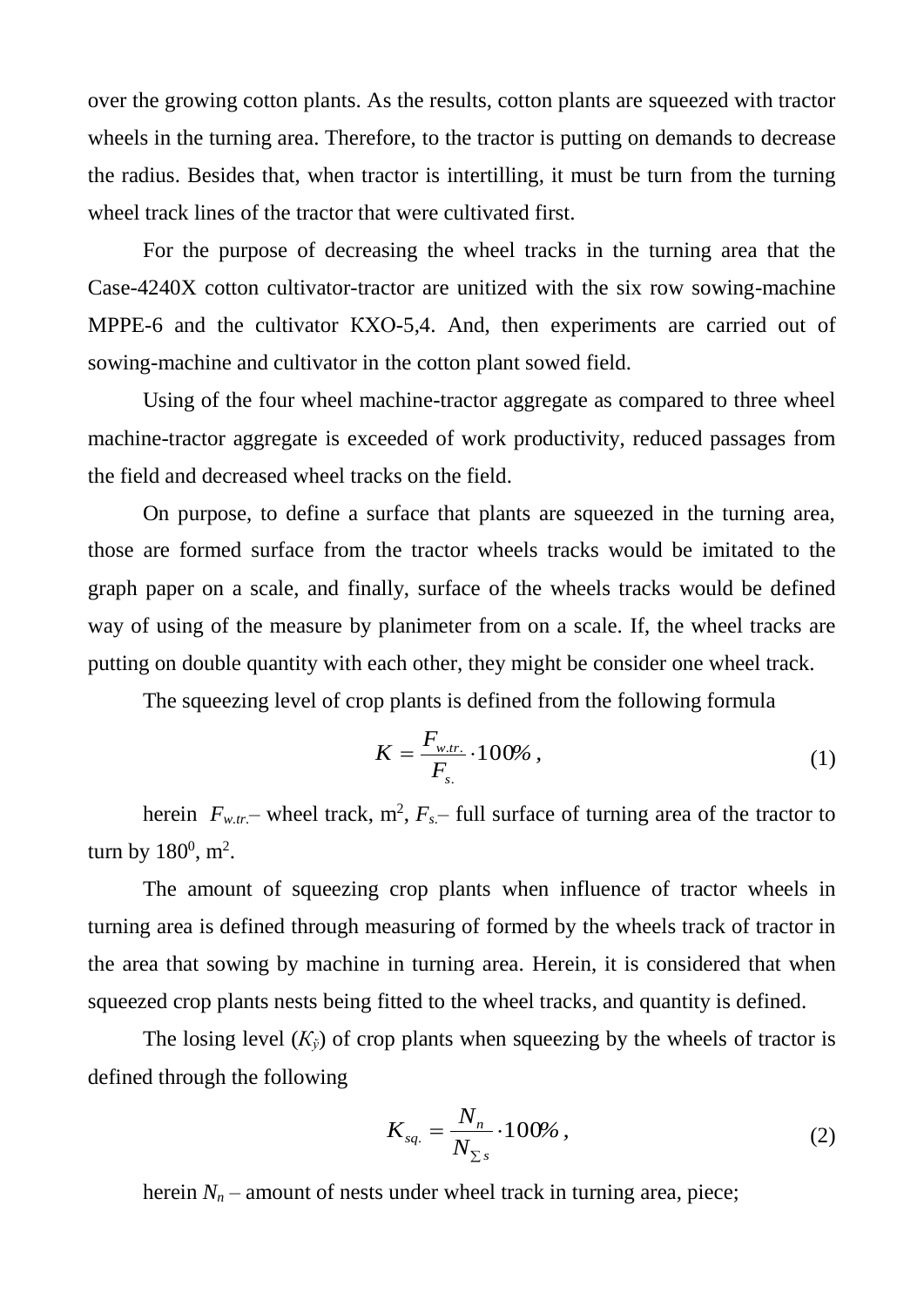*N*<sup>*∑s*</sup> – total amount of nests in turning area, piece.

During the experiments in experimental ground with six row machine-tractor aggregates (sowing machine and cultivator) that soil solidity (table 1) and density (table 2) data are brought following tables [1].

|                | 1    | 2    | 3    | $\overline{4}$ | 5    | average |
|----------------|------|------|------|----------------|------|---------|
| The soil layer |      |      |      |                |      | value   |
| $0 - 5$        | 0,28 | 0,39 | 0,36 | 0,16           | 0,38 | 0,314   |
| $5-10$         | 1,12 | 0,62 | 0,18 | 0,48           | 0,73 | 0,626   |
| $10-15$        | 1,18 | 1,63 | 0,87 | 1,65           | 1,44 | 1,354   |
| $15 - 20$      | 2,87 | 2,05 | 1,24 | 2,09           | 1,58 | 1,966   |
| $20 - 25$      | 3,67 | 2,17 | 2,57 | 1,88           |      | 2,573   |

**Table 1. The soil solidity data during experiments, kPa**

**Table 2. The soil density data during experiments, g/sm<sup>3</sup>**

| The soil layer                                                             | 1    | $\overline{2}$ | 3    | average |  |  |  |
|----------------------------------------------------------------------------|------|----------------|------|---------|--|--|--|
|                                                                            |      |                |      | value   |  |  |  |
| Density under wheel tracks until experiments, $g/cm3$                      |      |                |      |         |  |  |  |
| $0 - 10$                                                                   | 1,30 | 1,32           | 1,14 | 1,25    |  |  |  |
| $10 - 20$                                                                  | 1,34 | 1,44           | 1,16 | 1,31    |  |  |  |
| $20 - 30$                                                                  | 1,30 | 1,62           | 1,34 | 1,42    |  |  |  |
| Density under wheel tracks after carried out experiment, g/sm <sup>3</sup> |      |                |      |         |  |  |  |
| $0 - 10$                                                                   | 1,81 | 1,62           | 1,64 | 1,68    |  |  |  |
| $10 - 20$                                                                  | 1,93 | 1,76           | 1,68 | 1,80    |  |  |  |
| $20 - 30$                                                                  | 1,95 | 1,83           | 1,74 | 1,85    |  |  |  |

The experiments are carried out different types of turning methods machinetractor aggregates. These methods turn to are:  $I -$  to turn with open loop;  $II -$  to turn with half circle and not open loop;  $III -$  to turn with short way back and loop;  $IV -$  to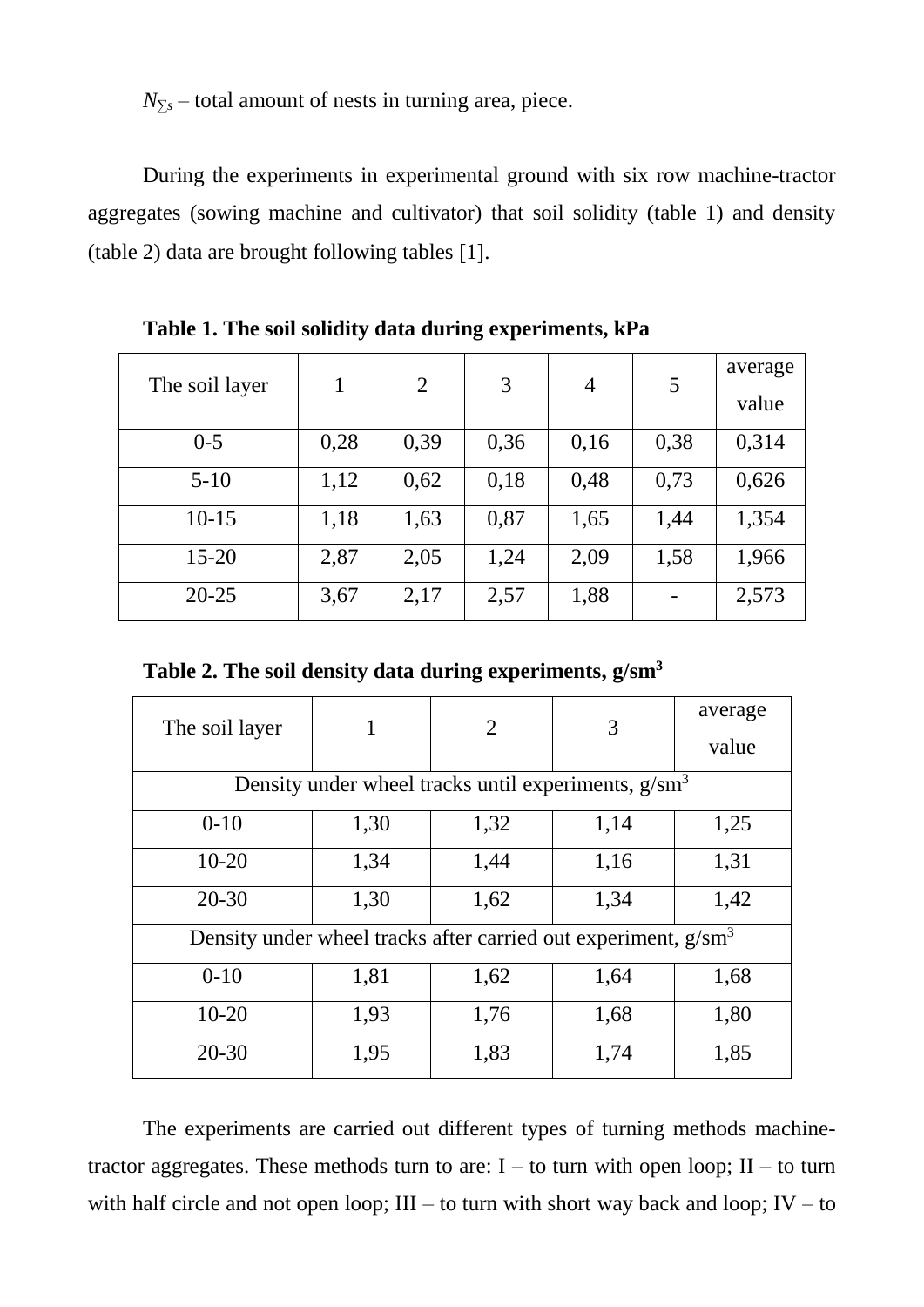turn with long way back and loop. Inherently these results of experiments are chosen methods of which wheel tracks surface were small and plants would be squeezed a little in turning area, and shown on figure 1 and in table 3.



**Figure 1. The tracks formed by a wheel of cultivator machine-tractor aggregate in turning area (wheel tracks surface is shown in hatch).**

**Table 3. Comparison to cultivation aggregates' of its index properties [1].**

| $N_{\Omega}$   | Names of indexes                                                | Sym<br>bol                  | The indexes' values of turning<br>methods |      |      |      |
|----------------|-----------------------------------------------------------------|-----------------------------|-------------------------------------------|------|------|------|
|                |                                                                 |                             |                                           | H    | Ш    |      |
|                | The width of turning area's at the end<br>point of aggregate, m | $E\,$                       | 6,80                                      | 6,05 | 5,92 | 5,97 |
| $\overline{2}$ | The length of output routes of aggregate, m                     | $\mathcal{C}_{\mathcal{C}}$ | 3,00                                      | 3,00 | 3,00 | 3,00 |
| 3              | Distance between the entrance and output                        | $X_{\tilde{o}}$             | 5,40                                      | 5,40 | 5,40 | 5,40 |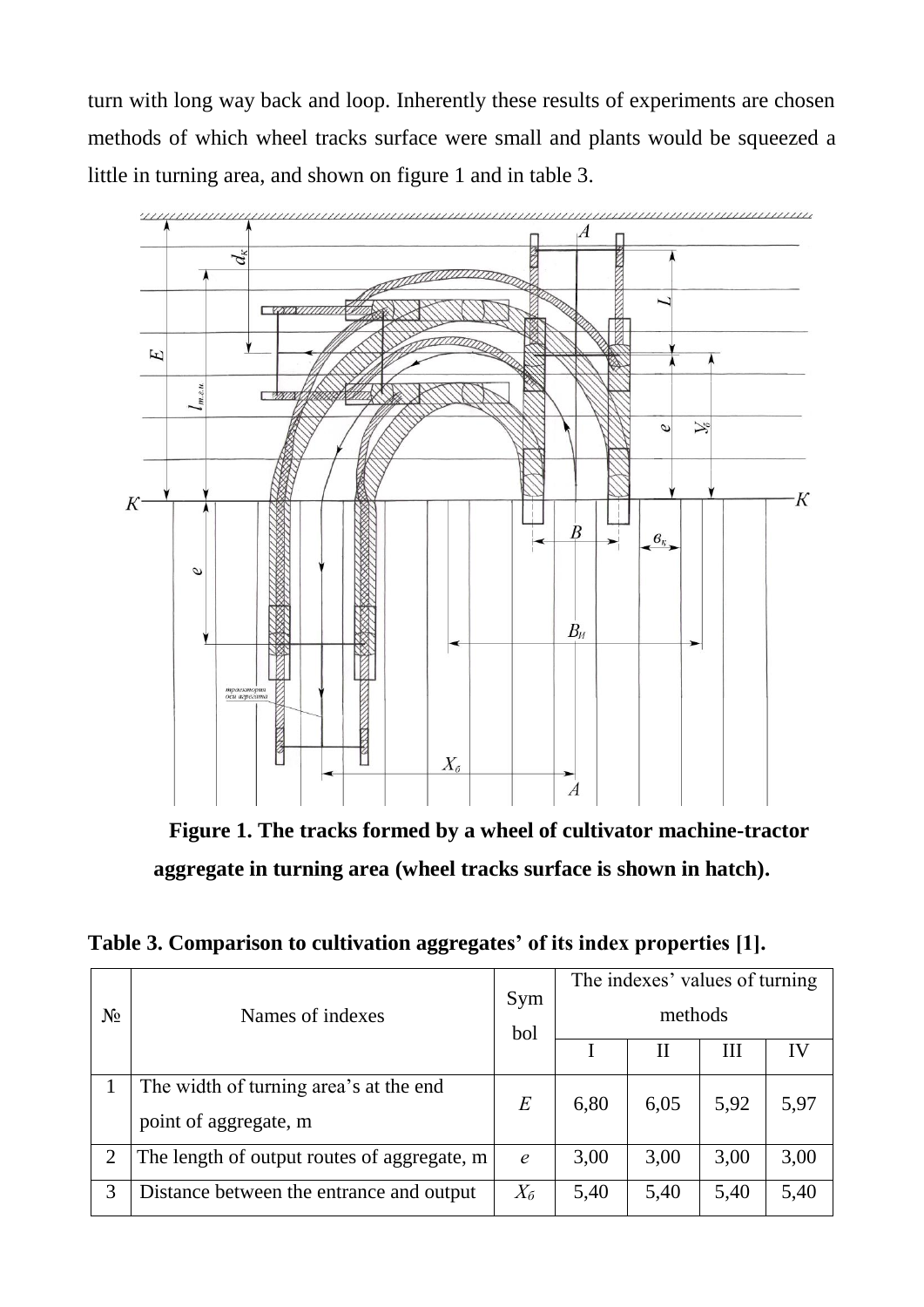|                | line when aggregate's is moved by                                              |                       |                 |                       |                       |                       |
|----------------|--------------------------------------------------------------------------------|-----------------------|-----------------|-----------------------|-----------------------|-----------------------|
|                | checking line in turning area, m                                               |                       |                 |                       |                       |                       |
| $\overline{4}$ | Turning ordinate (maximum value), m                                            | $V_6$                 | 4,02            | 3,27                  | 3,07                  | 3,15                  |
| 5              | Length of kinematic moving trajectory of<br>aggregate's in turning area, m.    | $l_{\tilde{o}}$       | 23,60           | 15,50                 | 18,75                 | 28,00                 |
| 6              | Width of turning area's by border of outer<br>wheel track, m.                  | $l_{m,\varepsilon,u}$ | 5,55            | 4,80                  | 4,85                  | 4,57                  |
| $\overline{7}$ | The square of turning area, $m^2$ .                                            | $F_{6. M.}$           | 59,94           | 51,84                 | 52,38                 | 49,41                 |
| 8              | Full surface of tracks formed by one turn<br>in the turning area, $m^2$ .      | $F_{\rm sur}$         | 25,75           | 21,95                 | 18,02                 | 26,80                 |
| 9              | The rate of squeezing from wheel in one.<br>turn in the turning area, %        | K                     | 43              | 42                    | 34                    | 54                    |
| 10             | The quantity of plant nests in the<br>experimental part of turning area, piece | $N_{6_{.M.}}$         | 72              | 72                    | 72                    | 72                    |
| 11             | The quantity of squeezing plant nests in<br>turning area, <i>a piece</i>       | $K_{pl}$              | $\frac{22}{31}$ | 12<br>$\overline{17}$ | 15<br>$\overline{21}$ | 17<br>$\overline{24}$ |

Inherently carried out study results in the experimental field that fuel consumption is studied which of compounded machine-tractor aggregates with wide coverage sowing machine and cultivator. As four wheel tractor are used in which consisting of wide coverage aggregates. But, the three wheel tractor is aggregated with four row agricultural machine. It is used four wheel machine-tractor aggregates including of sowing machine MPPE-6 for sowing, fuel is spent to *g*=3,5 *l*/*hectare*, and it is used for intertillage from cultivator KXO-5,4, fuel is spent to  $g=3,6$ *l*/*hectare*. Using of four wheel tractor instead of three wheel tractor, and give an opportunity to increase a width and a work productivity of machine-tractor aggregate's, consequently is being decreased of fuel consumption until 25 per cent [2,3].

As a result of experiments is chosen "turning with a short way back and loop" method in which being formed less track wheels and being less squeezed in turning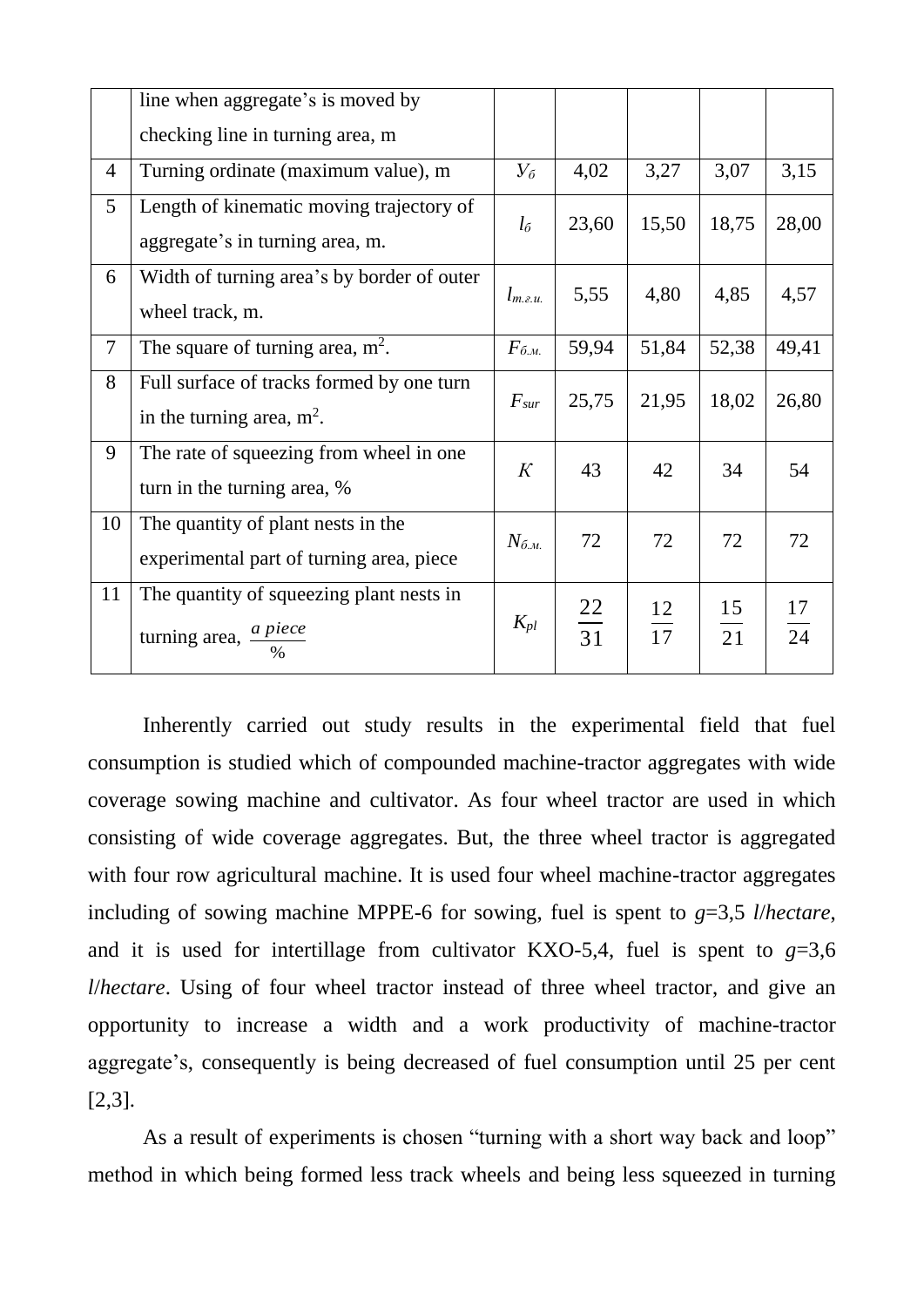area. It's occurred decreasing of the wheels tracks' of aggregate including six row agricultural machines with four wheel tractor as compared to aggregate including four row agricultural machines with three wheel tractor 1,89 times for the one hectare area.

## **References:**

1. Qambarov B.A., Тukhtabayev М.А., Holiqov B.A. Relative comparison results of movement's cultivator tractors' in turning areas. / O'zMEI collected articles scientific transactions. – Tashkent, 2013. – P.41-53.

2. Tukhtabayev М.А. Research of tracks' three and four wheel tractor / Agro Ilm Journal. – Tashkent, 2012. – № 3, –P.75-76.

3. Standard norm in cotton-growing work. – Moskva, «Agropromizdat», 1989.  $-152 p.$